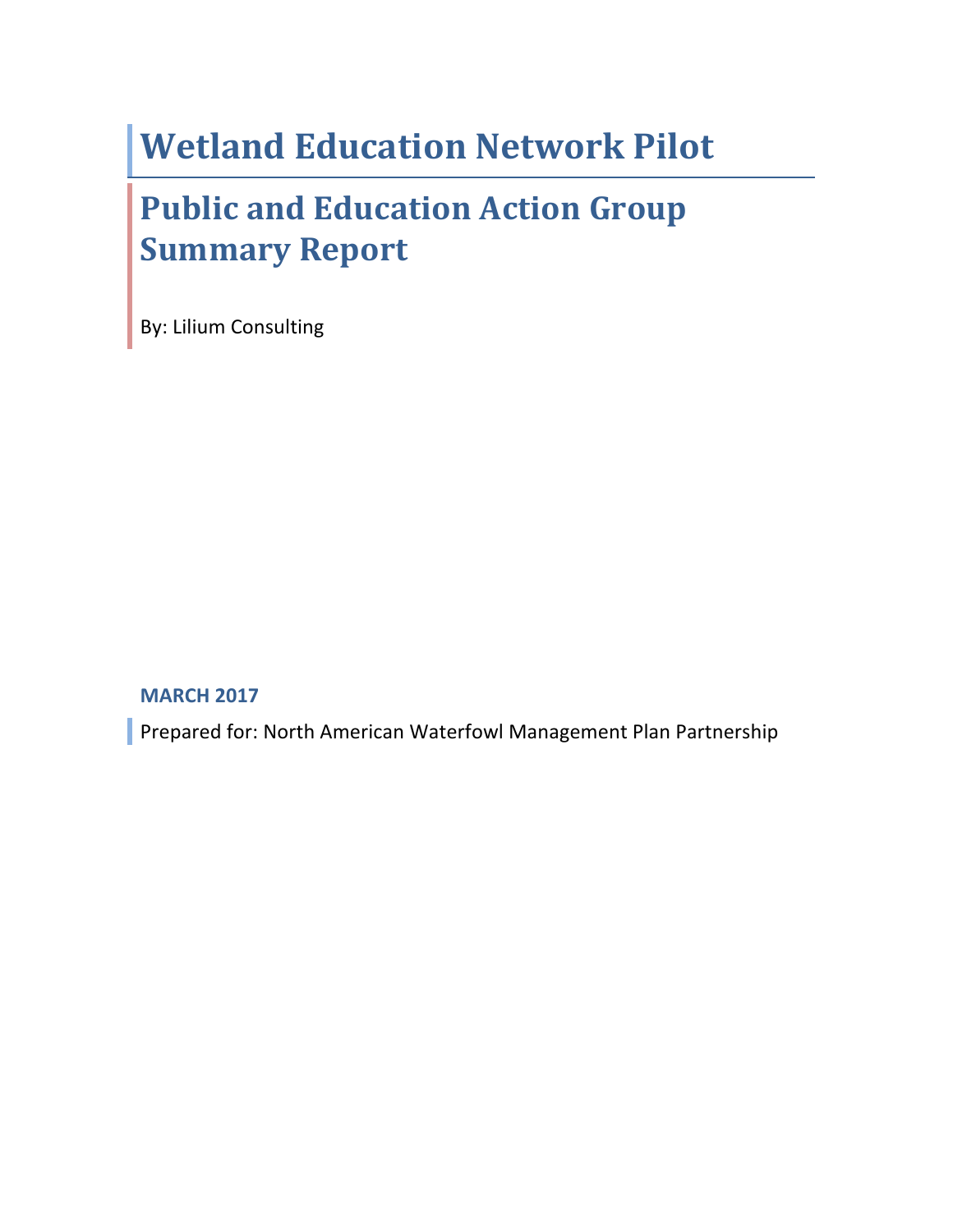We wish to extend a special thanks to the following individuals who participated in the *Public* and *Education Action Group, providing their feedback and engaging in the collaborative sessions:*

Dale Awasis, Craig Bishop, Kevin Cantelon, Emily Drystek, Silvie Forest, Glenn Gustafson, Judy Kim-Meneen, Naomi Krogman, Steve McIsaac, Dave Mussell, Nathalie Olson and Tracy Scott.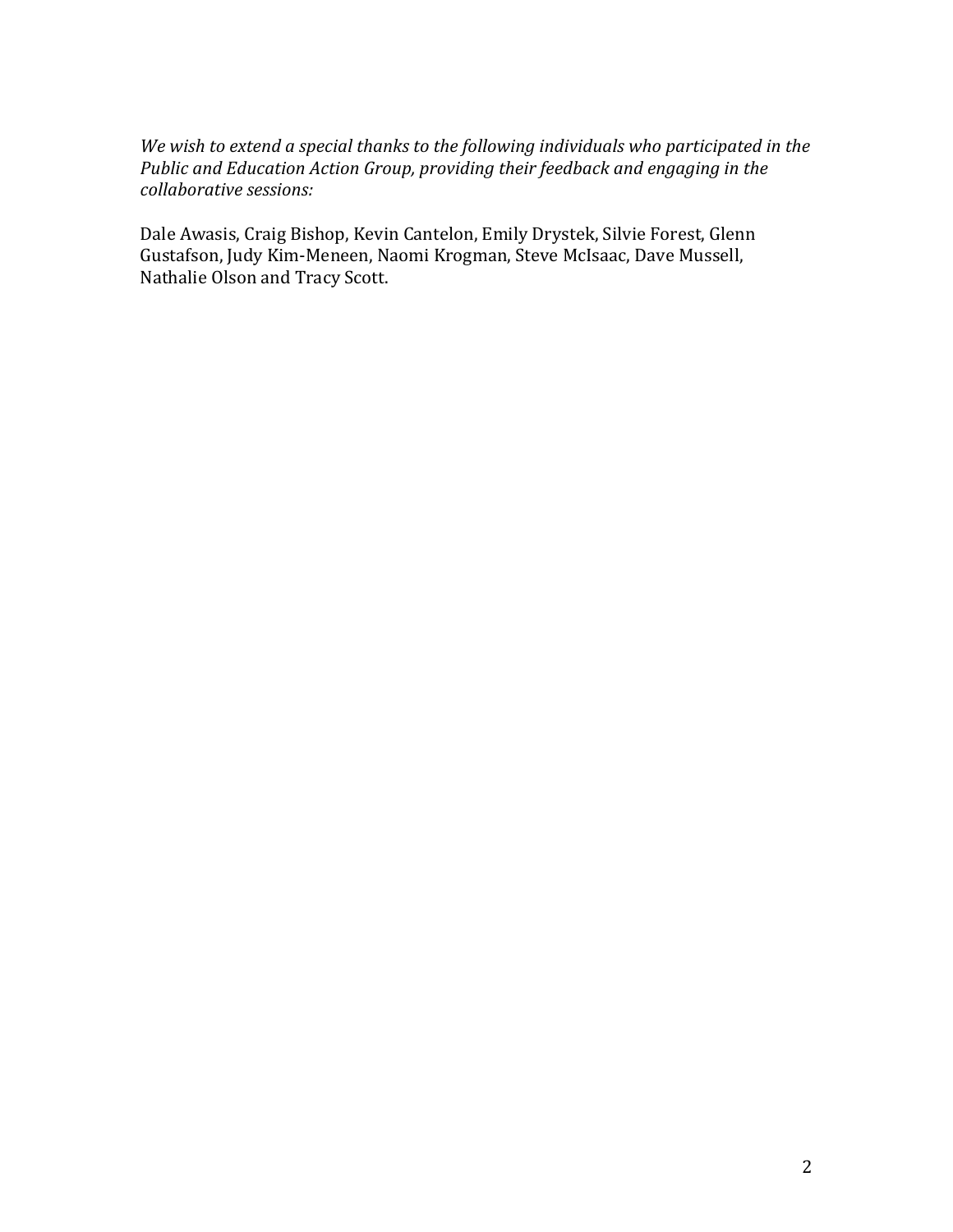# **Table of Contents**

| 5.1 Incorporating Indigenous Knowledge into Wetland Education Programs 14 |  |
|---------------------------------------------------------------------------|--|
|                                                                           |  |
|                                                                           |  |
|                                                                           |  |

# **Table of Figures**

| Figure 2. Literacy Ladder Focus Areas for Public and Education Action Group  8 |  |
|--------------------------------------------------------------------------------|--|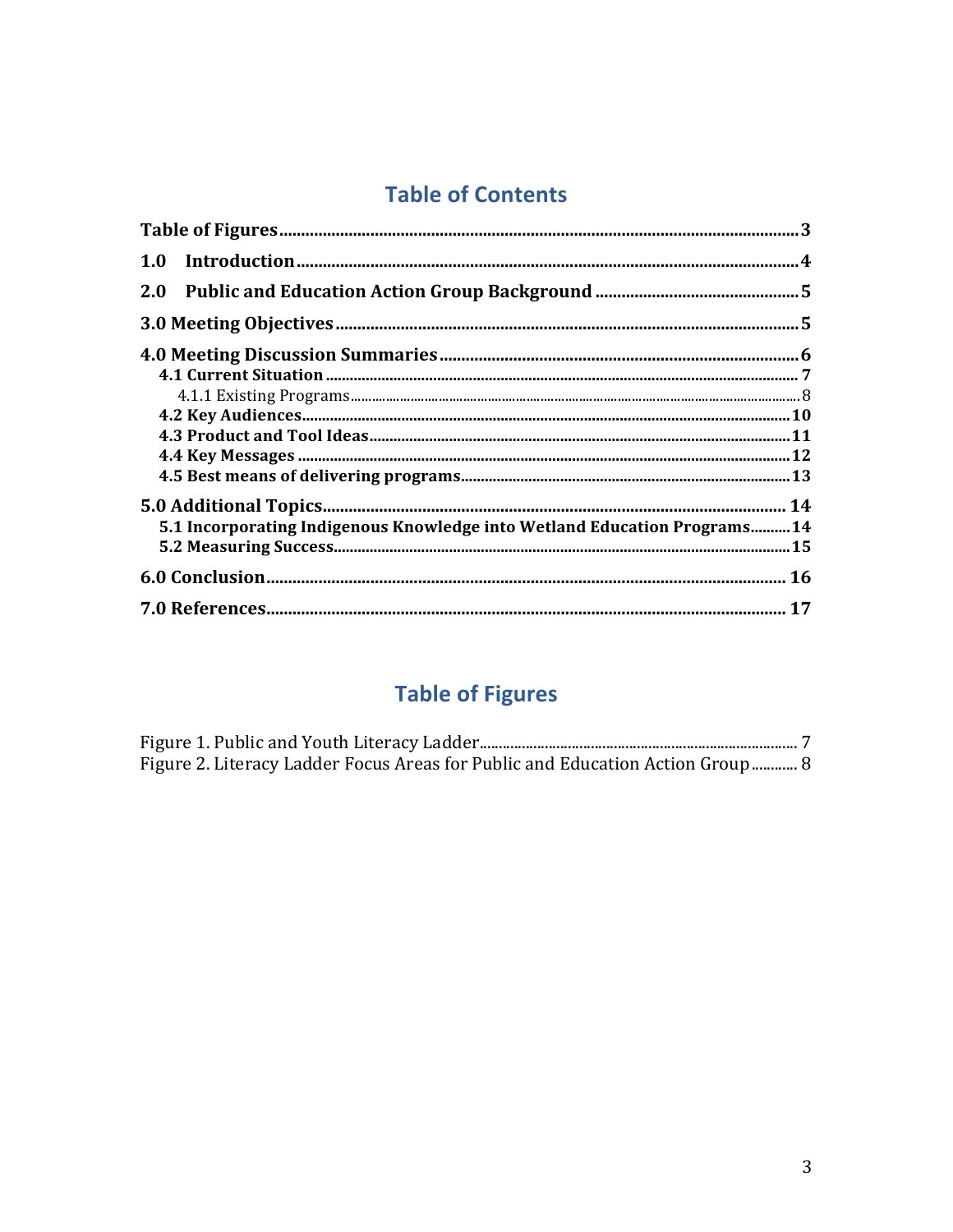### **1.0 Introduction**

The Government of Alberta (GoA) has implemented a province-wide Wetland Policy in order to address the great deal of wetland loss that has been occurring across Alberta for decades. The policy, which has a goal to "*conserve, restore, protect and manage Alberta's* wetlands to sustain the benefits they provide to the environment, *society, and the economy*", includes both regulatory and non-regulatory means. While the emphasis of the Wetland Policy is on the regulatory aspects of wetland management, there is also an acknowledgement of the role that wetland education and outreach will play for the policy to reach its goal successfully.

There are numerous wetland educators throughout Alberta, however education and outreach efforts have been occurring in an independent and non-coordinated fashion. The Alberta North American Waterfowl Management Plan (NAWMP) Partnership recognized the value in having wetland educators work collaboratively, and created the multi-stakeholder Wetland Education and Outreach Working Group in order to create a conceptual framework for a coordinated wetland education and outreach program.

The conceptual framework created by the Wetland Education and Outreach Working Group included an annual meeting for the wetland education community, a steering committee for future collaborations, and sector working groups (hereby referred to as Action Groups). The purpose of these meetings and groups being to identify wetland education needs, tools and products to improve the wetland education and outreach efforts in Alberta.

In order to follow through with the conceptual framework designed by the Wetland Education and Outreach Working Group, a pilot was created to gather each of the four Action Groups together for two half-day meetings a piece, to examine the wetland education and outreach needs of the particular sectors. In order to focus the meeting content and provide the opportunity to find synergies across the Action Groups, the members of each group were asked to concentrate on basic wetland education (i.e. basic wetland identification and function), and avoid some of the other topics of wetland education (e.g. understanding the Wetland Policy, roles and responsibility of specific groups, technical wetland topics, etc.).

The groups were populated and the process was facilitated by Lilium Consulting. Individual proceeding reports for each Action Group as well as a report outlining the state of wetland education and outreach in Alberta across the Action Group sectors were also performed.

This Public and Education Action Group report provides a summary of the discussions at the Industry Action Group meetings. The content represents the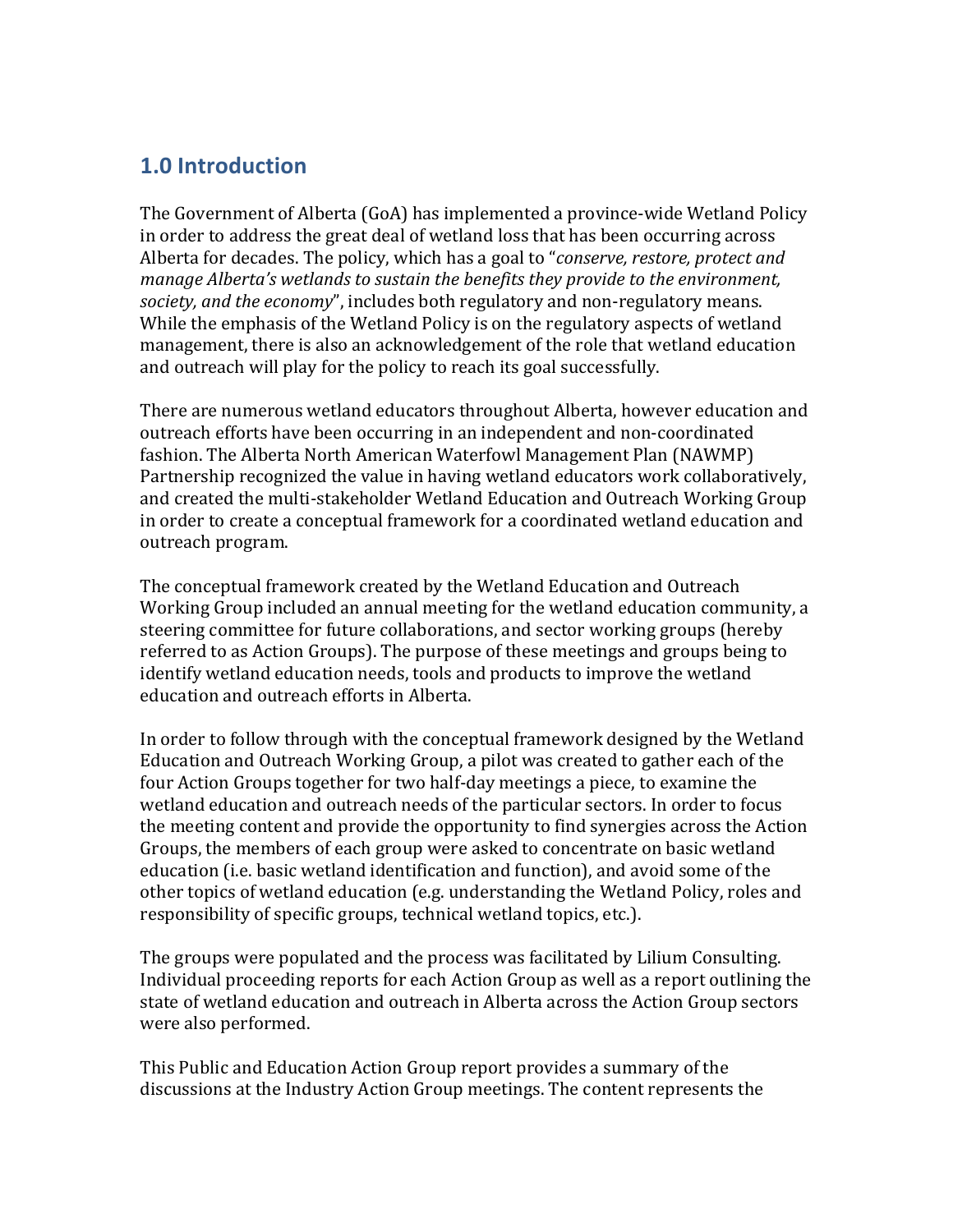opinions of the workshop participants and experts, and not those of Lilium Consulting.

### **2.0 Public and Education Action Group Background**

The Public and Education Action Group was assembled for the Wetland Education Network pilot in order to gain a balanced view of the current state of wetland education and outreach in various public and education sectors across Alberta. This group was tasked with establishing the key wetland education and outreach needs for their chosen key audiences. The group included public educators, individuals involved with teaching wetland programs to school aged children, individuals from post-secondary schools and individuals involved with Indigenous education. These individuals were selected by Alberta NAWMP based on their ability to speak about the state of wetland education in their sub-sectors, as well as the wetland education and outreach needs of their associated networks. This group was an excellent cross section of diverse education groups that have been involved with wetland education, and was not intended to represent every group that could be associated with wetland education for public and school-based programs in Alberta. Due to the nature of the meetings being held over a short time frame and in-person, the choices of who to include were recognized as representational but not inclusive.

## **3.0 Meeting Objectives**

In order to create a collaborative atmosphere, all Action Group Members were asked to attend meetings in person. Time was allotted in the first meeting for Public and Education Action Group Members to explain who they were, the organization they were with and the programs and resources they had created or presented. The Public and Education Action Group had the most programs and resources to share with one another, as most of the Action Group members were directly involved in creating or delivering wetland education programs as part of their positions.

The intended outcomes of the Public and Education Action Group meetings were as follows:

#### **Meeting** #1:

- get to know other individuals working on wetland education and outreach in Alberta and learn about the programs they are delivering; and
- gain clarity on the key audiences, products (tools/messaging) and engagement strategies to develop effective wetland education and outreach materials for the public and education sectors.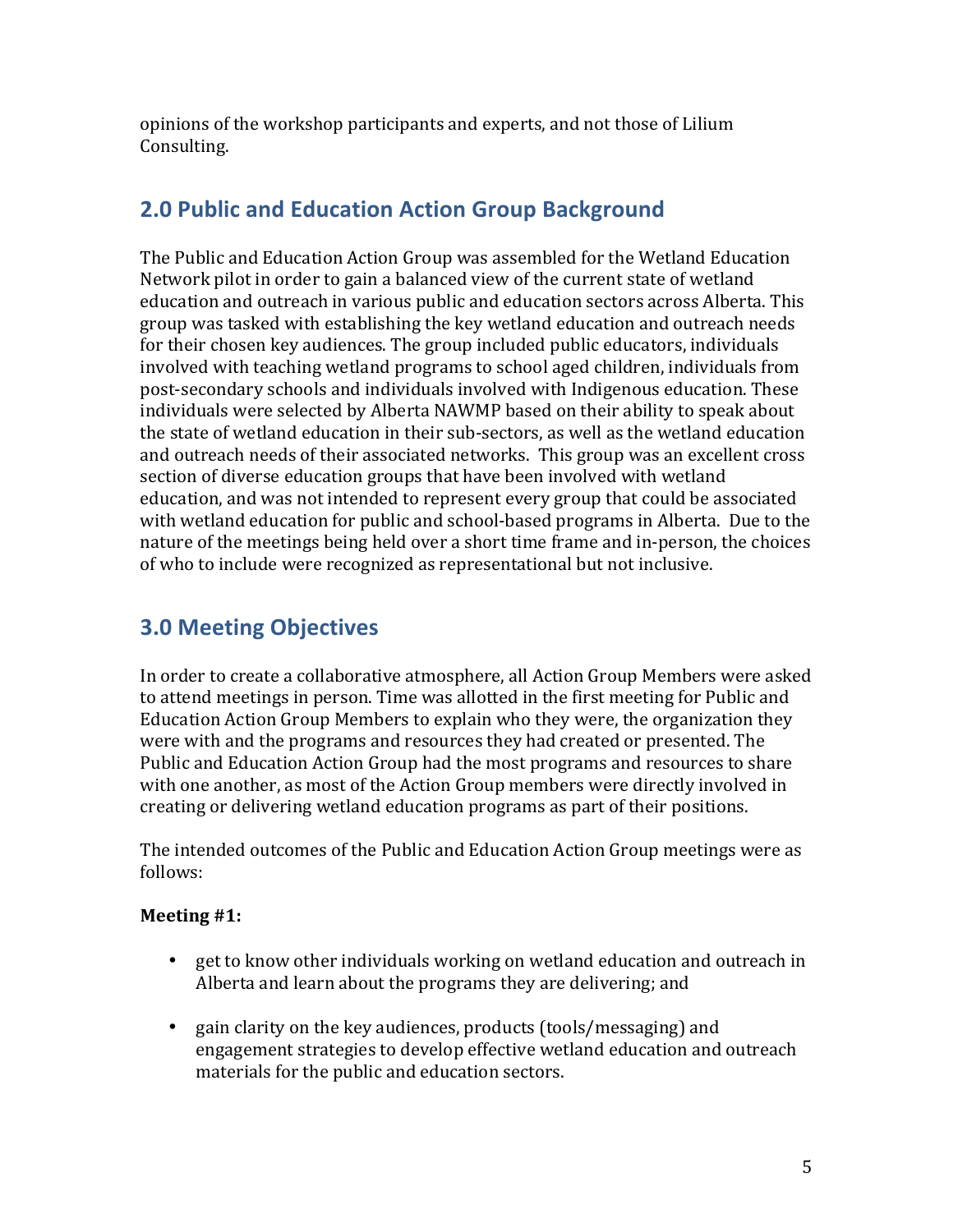#### **Meeting** #2:

- gain more detailed ideas on the wetland education and outreach strategy for the public and education sectors (who, what and how);
- link wetland education programs with Indigenous perspectives; and
- discuss the opportunities to measure benefits of wetland education programs using social science methodologies.

### **4.0 Meeting Discussion Summaries**

Members of the Public and Education Action Group were given an overview presentation on the Wetland Education Network, with an explanation of the Wetland Education Working Group, the Wetland Education Network Framework they had created and the purpose of the Wetland Education Network pilot. While Action Group members understood that their role was to attend two, three-hour meetings over the course of the pilot, the Alberta NAWMP Coordinator, Michael Barr, explained that with ideal circumstances and funding, there was a desire to continue with the work of the Wetland Education Network and Action Groups.

Given most of the Public and Education Action Group members were actively involved in creating or teaching wetland education programs, the group spent quite a bit of time outlining the different programs and resources they were involved with and shared the perceived effectiveness of each of the programs. The group members noted that wetland education programs were not in fact being measured in terms of their effectiveness after the programs were delivered.

The Public and Education Action Group members also identified where they felt their sector fit on the Public and Youth Literacy Ladder created by the NAWMP Wetland Education and Outreach Working Group (Figure 1) in order to establish context early in the process.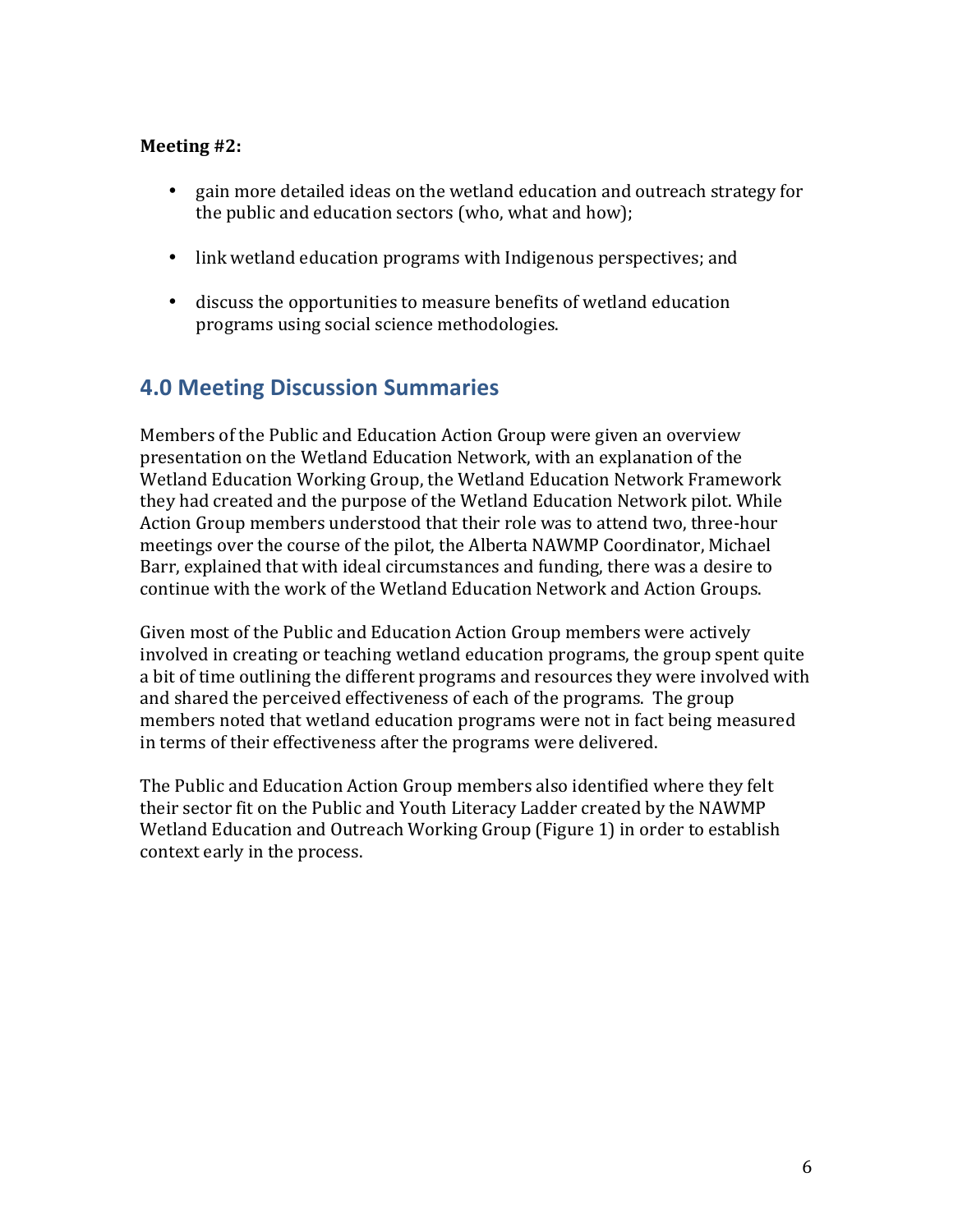| <b>Ladder Steps</b> | <b>Outcome</b>                                 |
|---------------------|------------------------------------------------|
| Action              | I am actively involved in conserving wetlands. |
| Skills              | I know what I can do to conserve wetlands.     |
| <b>Attitudes</b>    | We need to conserve wetlands.                  |
| Knowledge           | Wetlands have value and are important.         |
| Awareness           | Wetlands are cool!                             |

#### **Figure 1. Public and Youth Literacy Ladder**

(NAWMP Wetland Education and Outreach Working Group 2016)

The Public and Education Action Group was then asked to move on to address the 'who', 'what' and 'how' for the creation of a wetland education and outreach program for the public and education sectors.

The outcomes of these discussions are summarized below.

#### **4.1 Current Situation**

When the group discussed where they felt their sector fit on the Literacy Ladder, the various subgroups agreed that they all had program participants at each level of the ladder (Figure 2). There were audience members that needed to be engaged at the level of creating awareness around wetlands and wetland education resources, all the way up through to audience members that were already considered wetland stewards. It was therefore not possible to pinpoint a specific level to represent the Public and Education Action Group key audiences, but rather it needed to be recognized that any chosen key audiences would need to be engaged at the level of literacy with which they entered into a program. Some individuals noted that parts of their programs were designed to ask questions that determined the level of wetland literacy for particular audiences.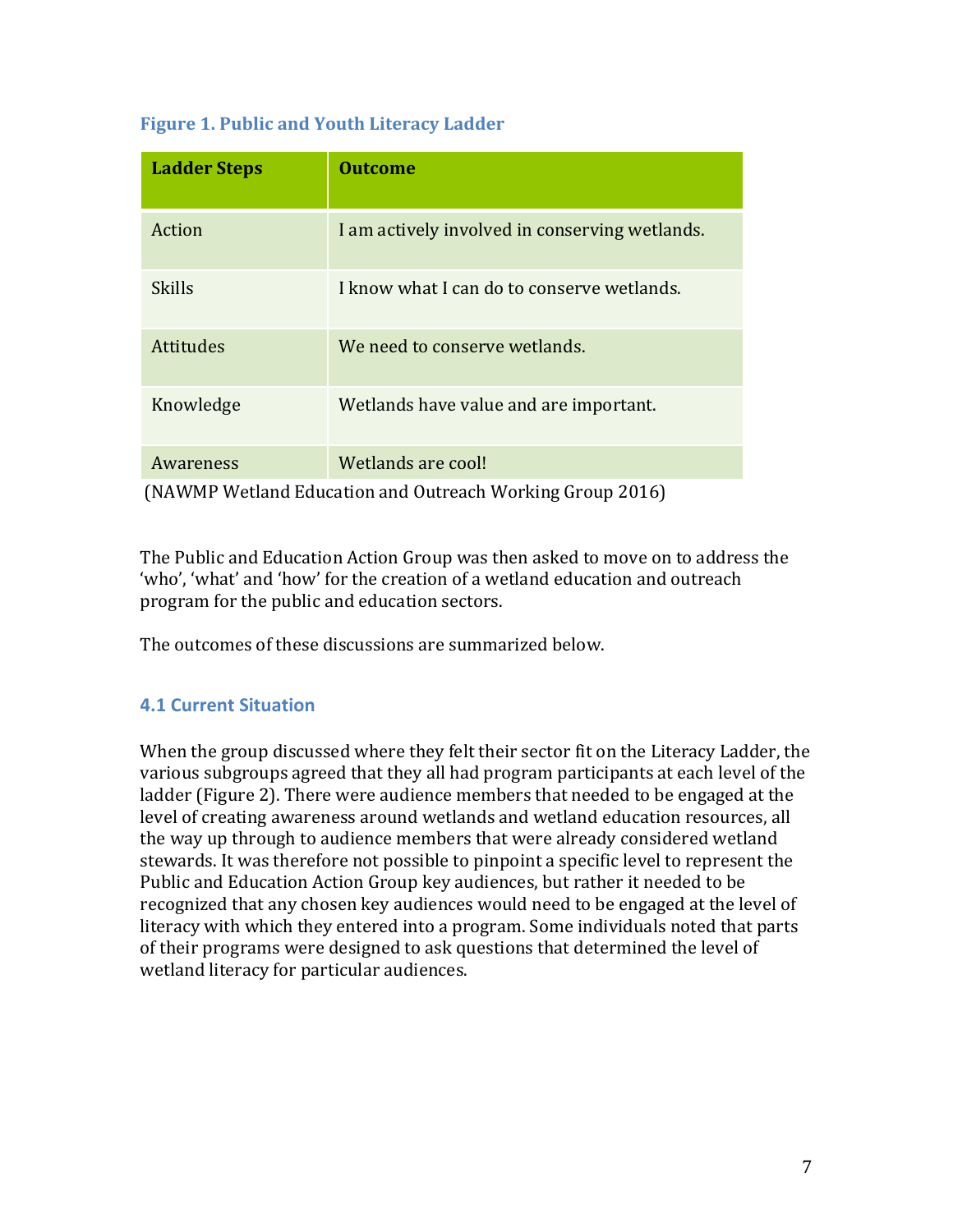#### **Figure 2. Literacy Ladder Focus Areas for Public and Education Action Group**

| <b>Ladder Steps</b> |              |
|---------------------|--------------|
| Action              | ←            |
| <b>Skills</b>       | $\leftarrow$ |
| <b>Attitudes</b>    | $\leftarrow$ |
| Knowledge           | ←            |
| Awareness           | ←            |

The Public and Education Action Group was the most diverse group of the Wetland Education Network pilot, and therefore needed to be split into its various subgroups (kindergarten to grade 12, post-secondary, public and Indigenous) when addressing topics such as key audiences, products, tools and program delivery.

#### **4.1.1 Existing Programs**

The Public and Education Action Group had by far the largest volume of existing wetland education programs and tools. The sub-groups noted the following current wetland education programs and resources:

#### **Kindergarten-Grade 12 Education**

- Webbed Feet Not Required (Grade 5 program)
- Water Quest (Grade 8 program)
- Project Webfoot (Ducks Unlimited Canada program)
- Project WET
- WOW (The Wonder of Wetlands)
- Inside Education Wetland Studies

A few programs that were not focused on wetlands, but were noted as excellent education programs that could be applied to wetland education were as follows:

- Wild BC (community-based facilitators are paid and provided kits for teaching about local environmental topics)
- Garden School (University of Alberta [UofA] Botanical Gardens)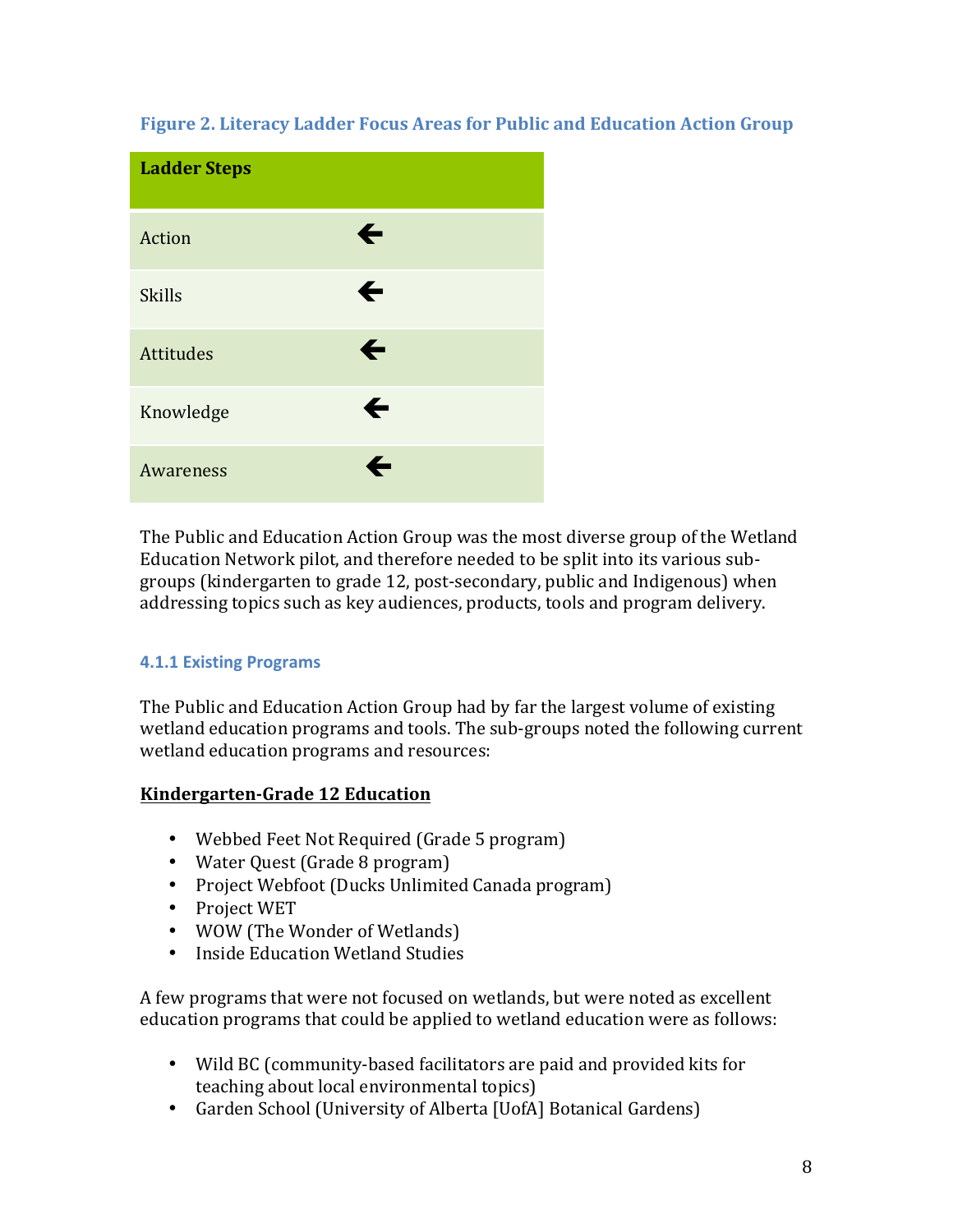• Museum School (students choose what to learn and are therefore more engaged)

#### **Post-secondary Education**

The post-secondary education representatives felt that overall, wetland topics were well covered in relevant courses at the Northern Alberta Institute of Technology (NAIT) and the UofA. Some specific examples of programs in the post-secondary realm that Public and Education Action Group Members were aware of included:

- NAIT lectures (bring in professional associations to speak to students on pertinent topics)
- Bus Project (UofA initiative where perceptions about wetlands were gathered before and after wetland experiences and education)
- NAIT design competition
- Grant MacEwan University wetland courses

#### **Public Education**

- Alberta Parks Wetland Discovery
- Watershed Planning and Advisory Council (WPAC) hands-on, outdoor focused wetland programming and watershed plans
- Caring for our Watersheds (connects community to watershed)
- Citizen Science projects (e.g. Frog Watch, Plant Watch)
- Learn to Camp (refugee/immigrant program)
- Marshkeepers (DUC program where volunteers inspect wetlands and become more aware of wetlands of value in their communities)

#### **Indigenous Education**

- Wetland education curriculum mandated by the Board of Education (Grade 5) program)
- Big Stone project (DUC- high school land-based education course that integrated Indigenous knowledge)
- First Nations Alberta Technical Advisory Group (TSAG) source water protection education resources

A successful program that was noted as having the ability to overcome some of the barriers in Indigenous education (not wetlands related) that could be used as a framework was:

• Medicine Box Program (traveling box with key materials for a specific program that is shared across schools)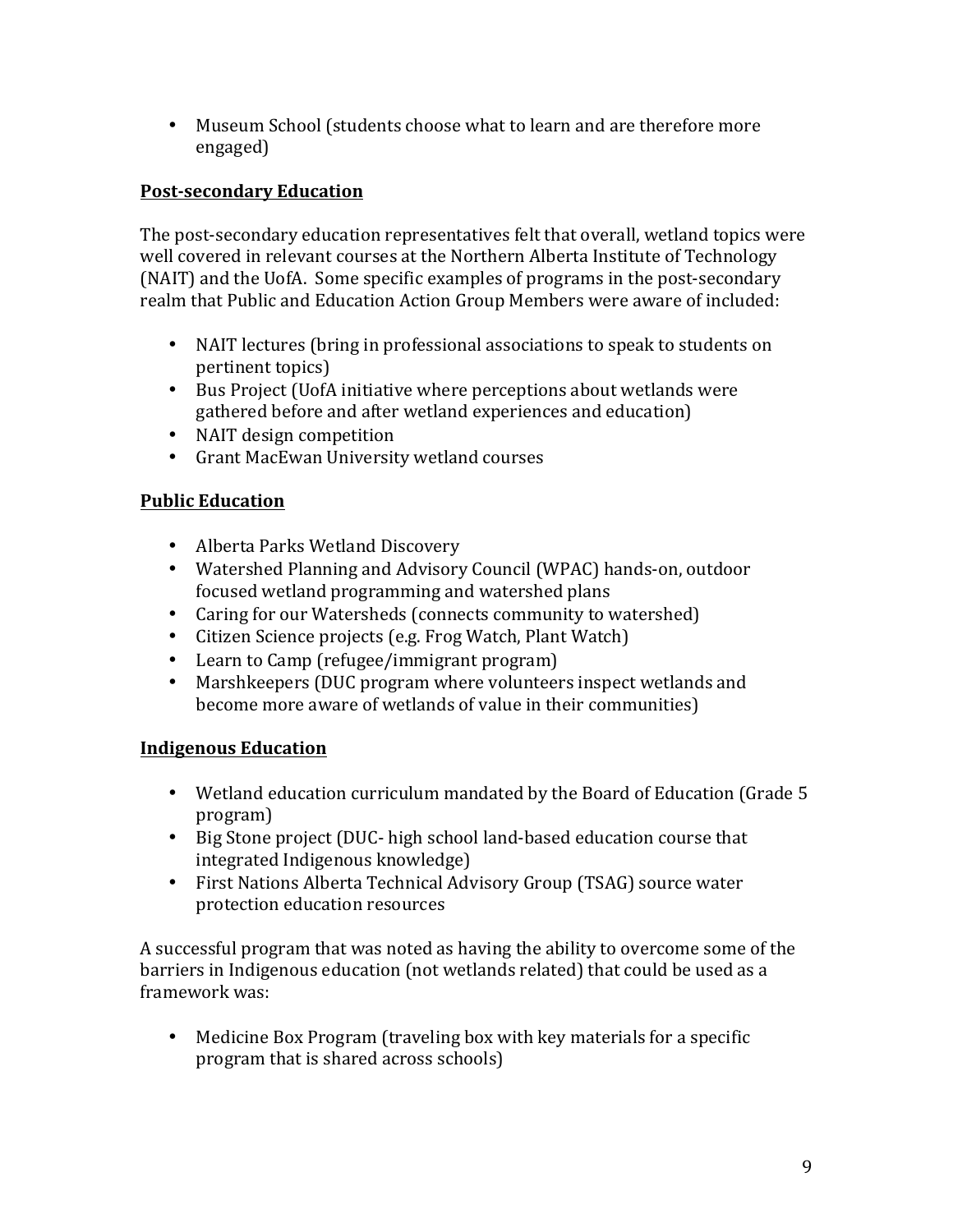#### **4.2 Key Audiences**

The Public and Education Action Group noted that their sectors could include a vast array of potential audiences for wetland education and outreach. The following audiences were considered the key audiences for each sub-group:

#### **Kindergarten-Grade 12 Education**

- Teachers (in-service and pre-service, i.e. individuals studying to become teachers)
- Environmental Educators
- Specialist councils (including their support organizations)

#### **Post-secondary Education**

The post-secondary education representatives noted that there were vast differences in the approaches in the Universities vs. the Polytechnic schools. Therefore the two types of post-secondary groups identified separate key audiences:

#### **Polytechnics:**

• Advisory committees for key topics (have wetland experts sit on these committees to ensure that wetland content is incorporated)

#### **Universities:**

- Teachers, particularly those who are teaching large introductory courses for students entering different fields
- Teachers involved with courses where graduates are working in professions that could negatively impact wetlands

It was noted that individual teachers would likely need to be approached at the University level due to the competitive nature of individual post-secondary institutions.

#### **Public Education**

- Recreationalists (particularly urban recreational users)
- Recreational groups (e.g. all-terrain vehicle groups)
- Naturalist groups

#### **Indigenous Education**

- Employees of the *Indigenous Knowledge Wisdom Centre*
- Elders and Hunting and Trapping Associations (as givers of information and advocates for encouraging the program uptake)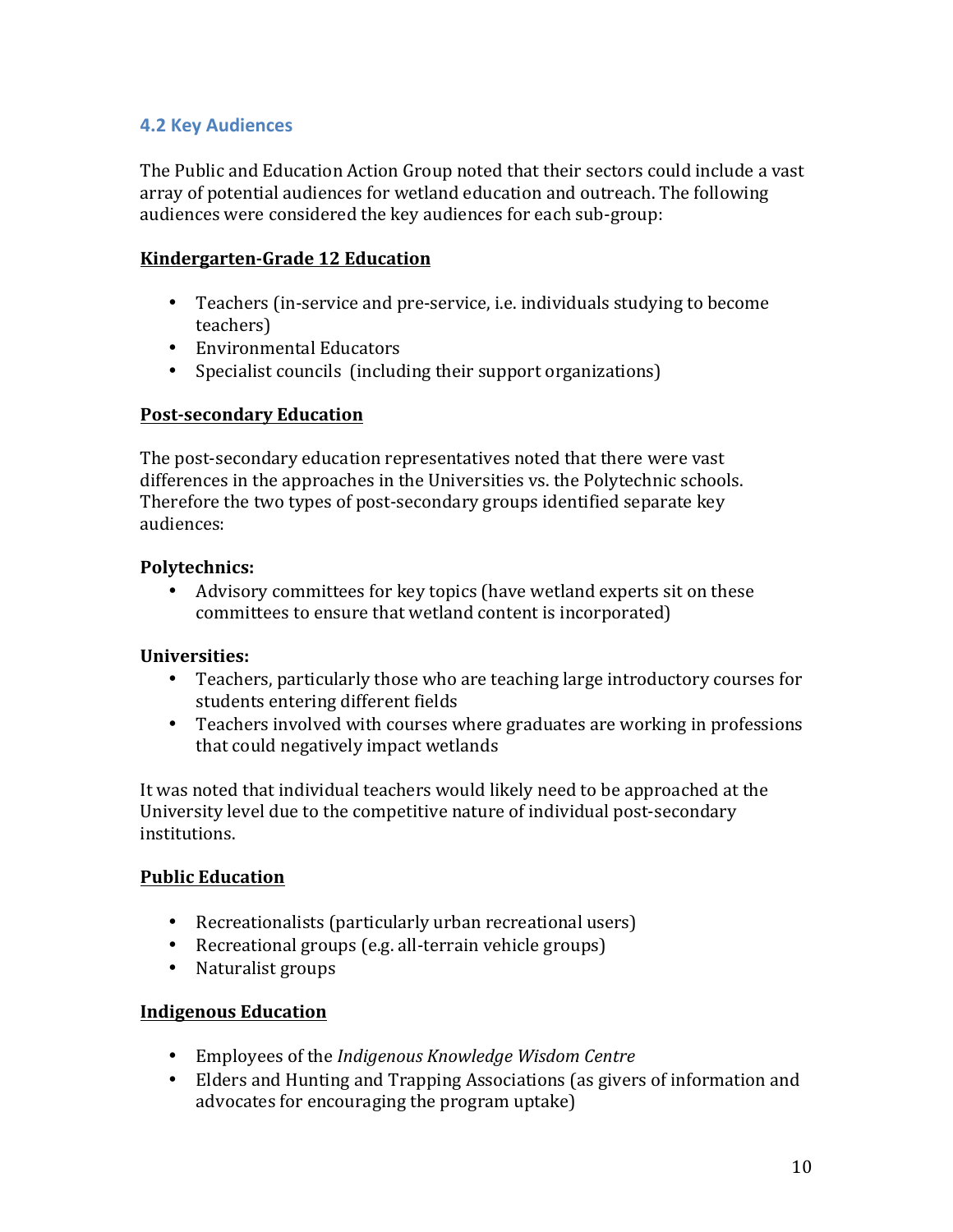• Educators in Indigenous schools

#### **4.3 Product and Tool Ideas**

Public and Education Action Group members contributed ideas of potential wetland education products and tools for each of the sub-groups. Some of the ideas were more general, while others were very specific. The product and tool ideas brought forward were as follows:

#### **Kindergarten-Grade 12 Education**

The Alberta education curriculum is currently being evaluated and ideas are moving forward to make changes. While decisions have not been made as to what the curriculum changes will entail, the grade 5 wetland unit may or may not remain as a mandatory component of elementary school learning in Alberta. The potential wetland education products and tools for this sub-group reflect that a shift in curriculum could occur. While some individuals have worried that the loss of the wetland unit in mandatory curriculum could be detrimental to wetland education, others view it as an opportunity to allow teachers and curriculum specialists to incorporate components of wetland learning in other areas.

The wetland products and tools for the Kindergarten-Grade 12 education program would ideally be succinct ideas of where wetlands could be put into different aspects of course learning at various age levels. A directory of wetland learning and activities that could help teachers 'check-off' key concepts they are required to teach would be ideal, and the idea of exploring the seasonality of wetlands was brought forward. Public and Education Action Group members felt it was important to provide knowledge on what actions could be done for students to help wetlands (conservation and restoration) as well as provide Indigenous knowledge around wetlands where available.

#### **Post-secondary Education**

The Public and Education Action Group members involved in the post-secondary school systems wanted products and tools that would allow students to engage critical thinking skills around wetland solutions. It was noted that students would require more information on what types of practices are destroying wetlands and allow students to connect the wetland challenges with actions that could be taken to mobilize the protection of wetlands (through physical means or by influencing policies pertaining to wetlands).

#### **Public Education**

General themes were brought forward for products and tools for the public education sub-group. Any potential products or tools could provide information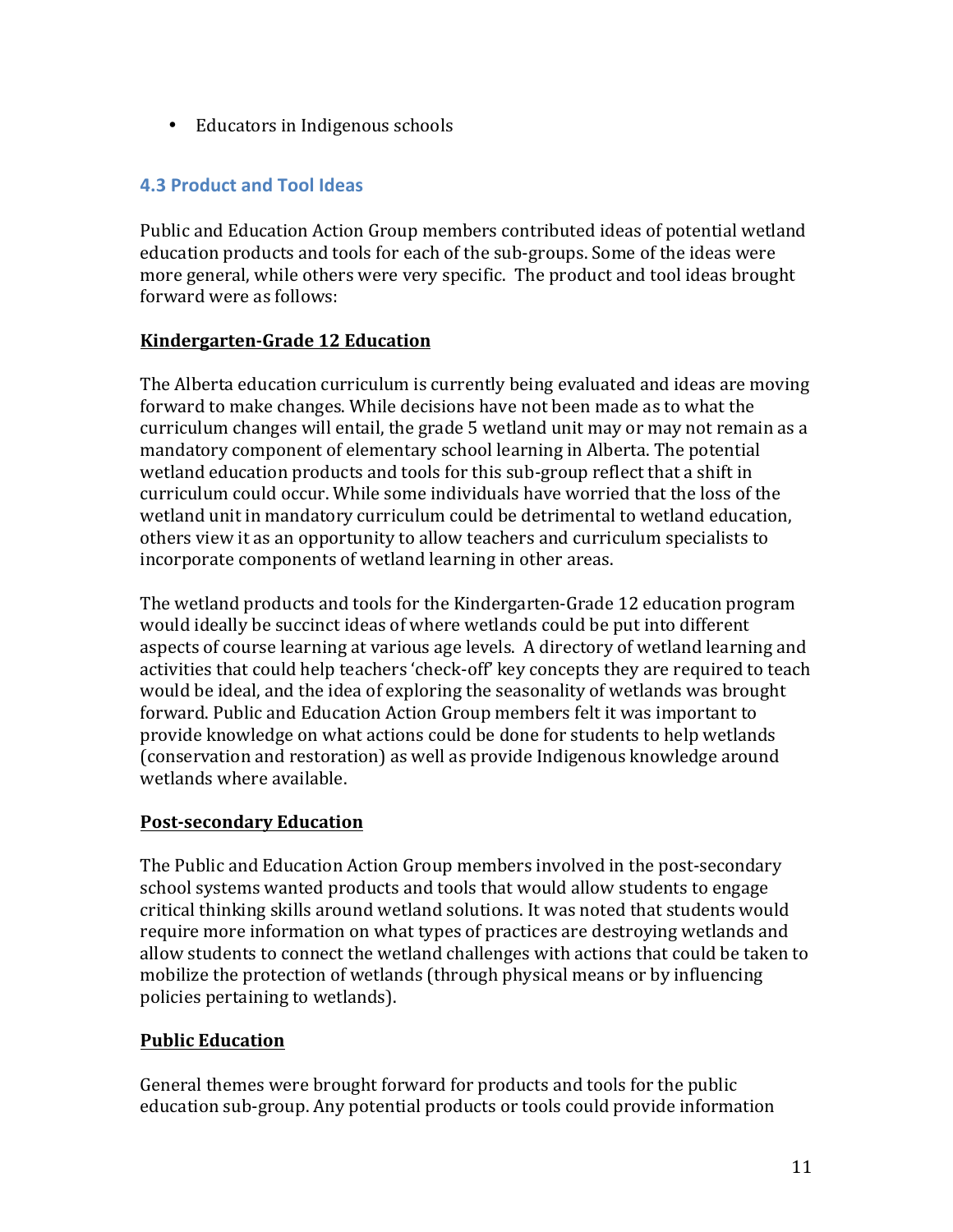about local wetlands in order to better engage a public audience, and citizen science projects were felt to be a good means of doing that. Bringing in a concept of seasonality and discussing the concept of winter wetlands was also thought to be engaging. Public and Education Action Group members felt that having the public understand the pressures effecting wetlands was important, and that products created for individuals in this audience should link to historical wetland loss, as there was agreement that there tends to be a 'generational amnesia' as to what was historically on the landscape as it pertains to wetlands.

#### **Indigenous Education**

Due to funding restraints and lack of current programming, a product that was thought to be a good fit for Indigenous schools was a wetland learning kit with interactive activities (dip nets, magnifying glasses etc.) that could be circulated around to various schools.

#### **Overall**

In general, the Public and Education Action Group members felt that many of the products and tools for the various sub-groups should incorporate as much local and Indigenous knowledge as possible in order to be more engaging for the various public and education key audiences.

#### **4.4 Key Messages**

The Public and Education Action Group was able to come up with a key message to guide all of the products and tools that could be potentially created for their sector:

#### "Why wetlands?"

This guiding message would allow groups creating products and tools to have outcomes in mind that would establish the relevance of wetlands to specific groups of people. This could also guide individuals to explore why local wetlands are important, the role they play in society, the ecosystem services they provide and the Indigenous knowledge linked to the different types of wetlands.

If key audiences could understand "why wetlands?" then it could create lasting relationships between individuals and their local wetland resources.

Another key theme that was brought forward by the group, was the concept of resiliency, and allowing the theme to permeate through wetland education by linking what wetlands do on the landscape to encourage resiliency and how wetlands can be incorporated into smart development.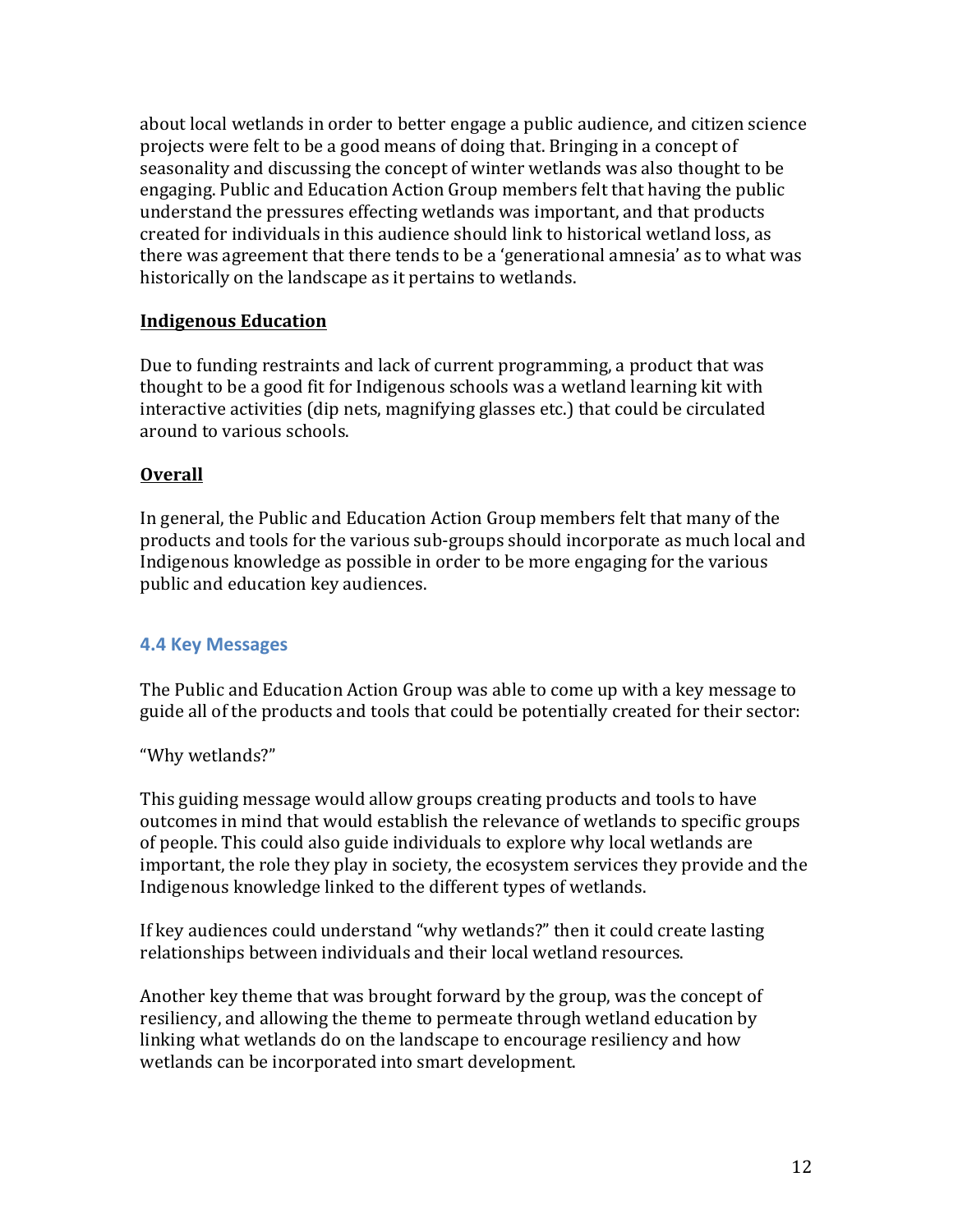#### **4.5 Best means of delivering programs**

The Public and Education Action Group agreed that the methodology of delivering wetland education and outreach programs was critical to program success. Each sub-group came up with some key points that would make program or tool delivery more effective for their chosen key audiences.

#### **Kindergarten-Grade 12 Education**

In order to engage teachers, environmental educators and specialist councils, the Public and Education Action Group members emphasized a hands-on approach to learning for students. They also felt that working directly with teachers to show them specifically where wetlands could be integrated into their curriculum was important and to demonstrate how wetland education can grow with students, from early education to later years in high school. Group members recognized that incorporating wetlands into school learning would have greater uptake if core resources were developed ahead of time. Ideas for program delivery included professional development sessions with a kit available for teachers to take with them afterward. 

#### **Post-secondary Education**

The specific idea that was brought forward by group members for the postsecondary sub-group, was to engage post-secondary students with real-life case studies of wetland challenges, and have the students come up with solutions as project work in their credit-based coursework.

Offering 'boots on the ground' components for students to acquire wetland field skills was also noted as being important.

#### **Public Education**

In order to appeal to recreationists and naturalist groups, the Public and Education Working Group members came up with various ideas for delivering wetland information (with a focus on local wetland resources). The ideas included the creation of a wetland app, positive wetland signage and brochures in outdoor recreational areas and using social media avenues to encourage dialogue around wetlands. 

#### **Indigenous Programs**

Public and Education Working Group members did not have any particular means of delivery in mind for Indigenous wetland education programs, but did note that it was important that any wetland programs introduced into Indigenous schools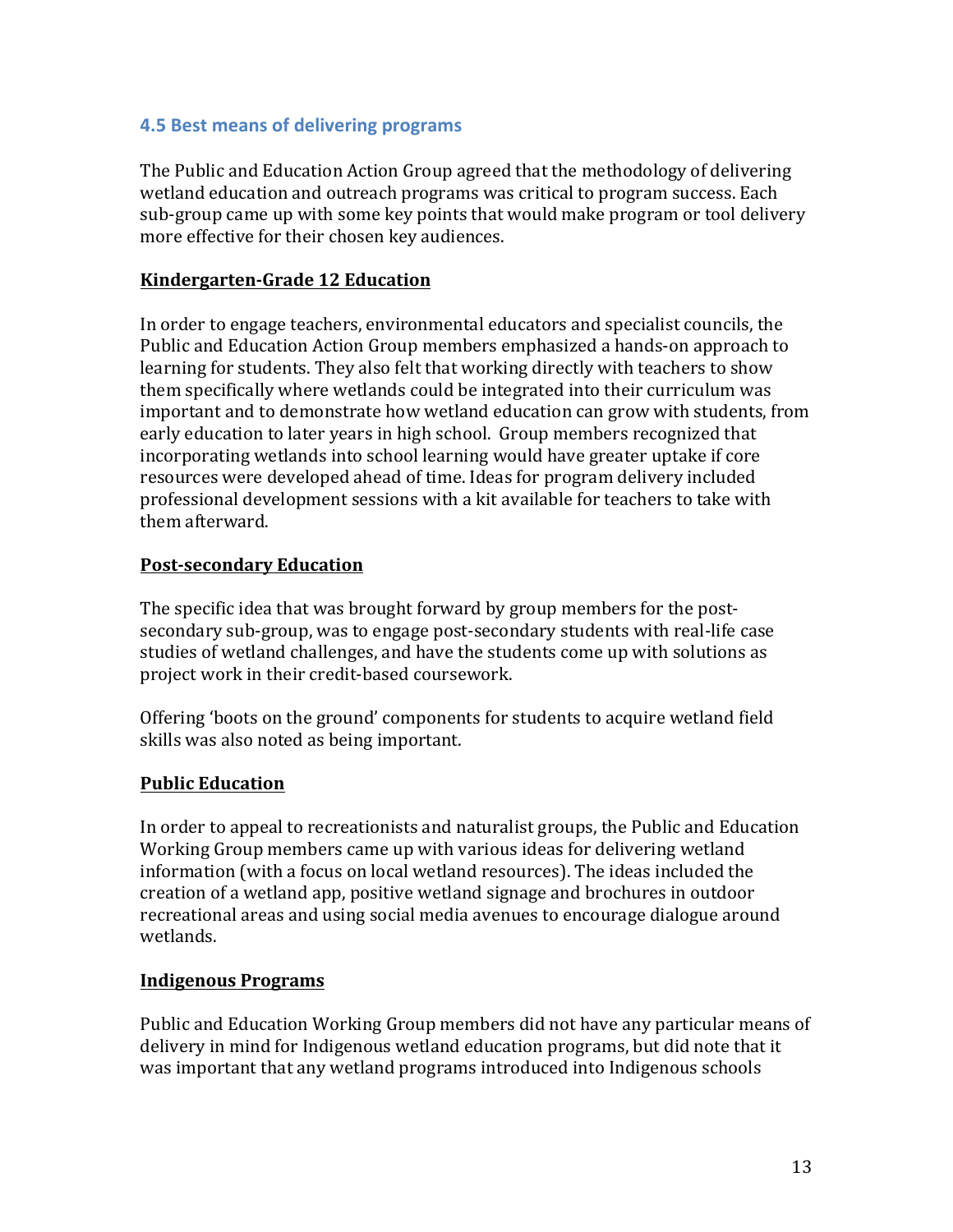would need to be cost effective, and it would be important for those programs to incorporate Indigenous wetland terms.

#### **Overall**

For all of the key audiences chosen for the Public and Education Action Group, it was noted that the need to focus on solutions-based discussions was important, as dwelling on wetland problems does not inspire people to become wetland stewards. The need to ensure that individuals gain a personal connection with wetlands was a common theme throughout the group's discussions and allowing audiences to have a hands-on experience with wetlands was identified as being of utmost importance. Storytelling and mentorship were also noted as powerful means of delivering wetland education and outreach.

## **5.0 Additional Topics**

The Public and Education Action Group members chose to focus on topics that were outside of the general "who, what and how" questions posed to all of the Action Groups during the pilot. The group had a particular interest in the incorporation of Indigenous Knowledge and storytelling methods into wetland education programs and also how to effectively measure the success of wetland education programs. The following sections reflect the presentations and conversations that occurred around the two topics.

#### **5.1 Incorporating Indigenous Knowledge into Wetland Education Programs**

The Public and Education Action Group included members who shared their experiences of the Indigenous education system. According to the experts who spoke at the Wetland Education Network pilot meetings, Indigenous education in Alberta is unique in its approach and in the challenges that are faced by those involved. The Public and Education Action Group members were very interested in Indigenous education and how it related to wetland education and outreach, as well as how Indigenous knowledge and storytelling methods could be incorporated into their own programs and tools for non-Indigenous audiences.

One of the key points brought forward by various group members, was the lack of funding in Indigenous schools, and how this often precluded Indigenous students from special learning opportunities that were available to other students in the Alberta school system. Minimal education standards in many Indigenous schools were noted, despite the use of standardized provincial curriculum. A Public and Education Action Group member noted that while special programs have been started for Indigenous students in the past, a lack of continual funding and contact had caused the programs to be unsuccessful.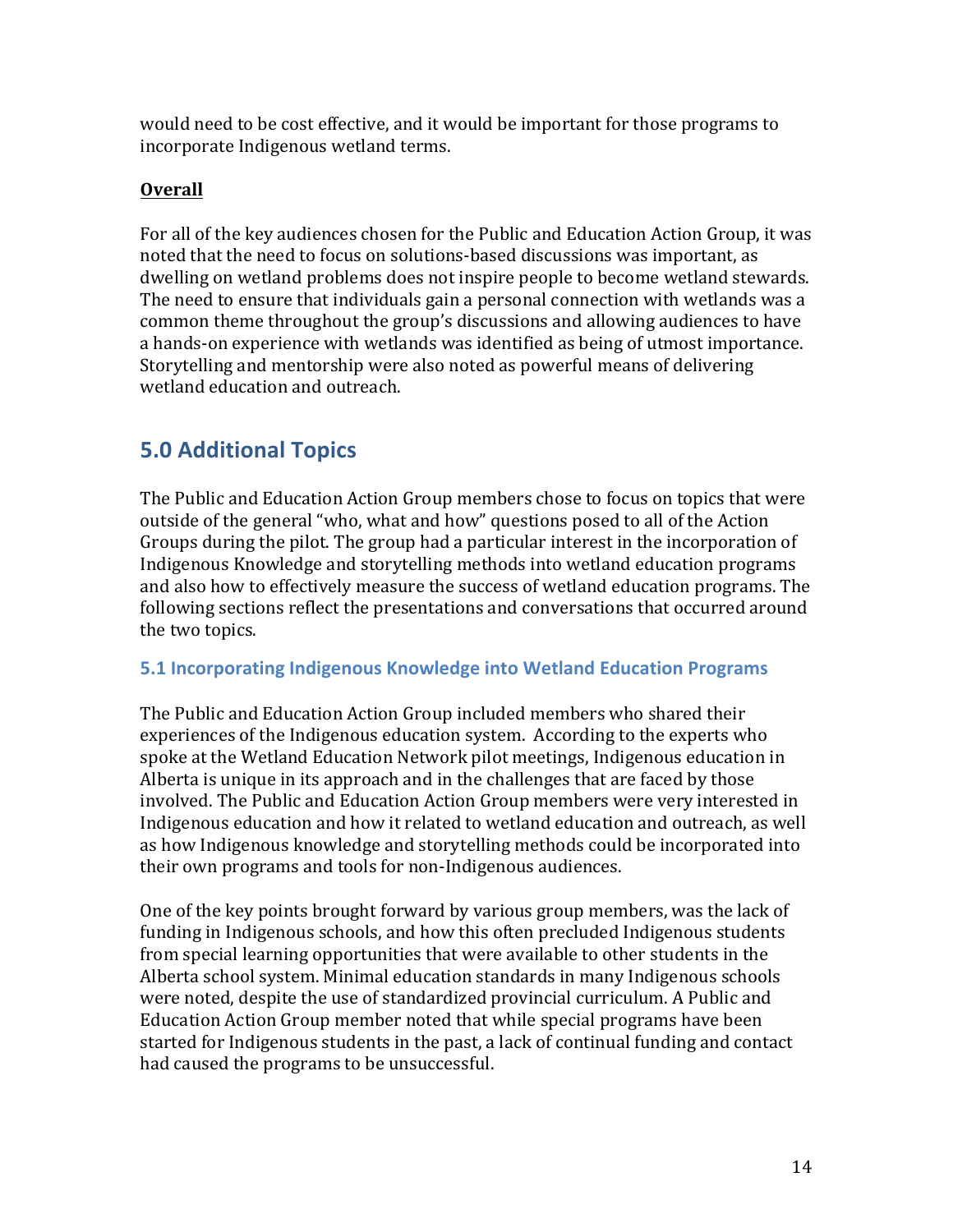An Indigenous Elder was brought in to speak to the group in the second Wetland Education Network pilot meeting. The Elder had an extensive background in Indigenous education and shared his experiences openly with the group. He spoke not only of the challenges and opportunities for sharing wetland education programs and tools with Indigenous schools, but also to the potential involvement of Elders and Indigenous groups in local wetland education and outreach programs.

The Elder brought in cultural aspects of co-existing with nature which included concepts of co-existence, interdependency and the importance of thinking in terms of what our impacts will be 7 generations from now, in order to leave a natural legacy for those who come after us. These concepts were brought forward to apply broadly in terms of environmental stewardship, but also toward how we view our role as stewards of wetlands.

He noted the individual cultural protocol of each Treaty Area as well as each First Nation, and the opportunities and challenges that presents. He also noted the overall aspiration of First Nation individuals wanting to incorporate their relationship with the land back into their education system, and the ways in which wetlands could be incorporated.

The key message of the Elder was that of "**we need to know this**" in reference to the fact that Elders are insisting that the youth in their communities need to have a relationship with the land and understand traditional knowledge being passed on to them. 

In terms of collaboration between Indigenous educators and a potential Wetland Education Network, the Elder noted that a point of contact could be a newly formalized *Indigenous Knowledge and Wisdom Centre* that will focus on maintaining, formalizing and distributing Indigenous knowledge across Alberta.

In closing he noted that many of the key pieces of environmental (and wetland) stewardship are not Indigenous issues, but rather human issues and need to be communicated as such.

#### **5.2 Measuring Success**

As noted above in section 4.0, the Public and Education Action Group members discussed that wetland education programs are not being tracked in terms of their success. It was agreed that measuring success is important in order to know what programs or program components are working well, which are not working effectively and to be able to report the successes that are occurring. This was noted as important in order to keep wetland education program funders happy, as well as to encourage further funding of wetland education programs.

One of the Public and Education Action Group members representing the postsecondary sub-sector provided a knowledgeable overview on evaluating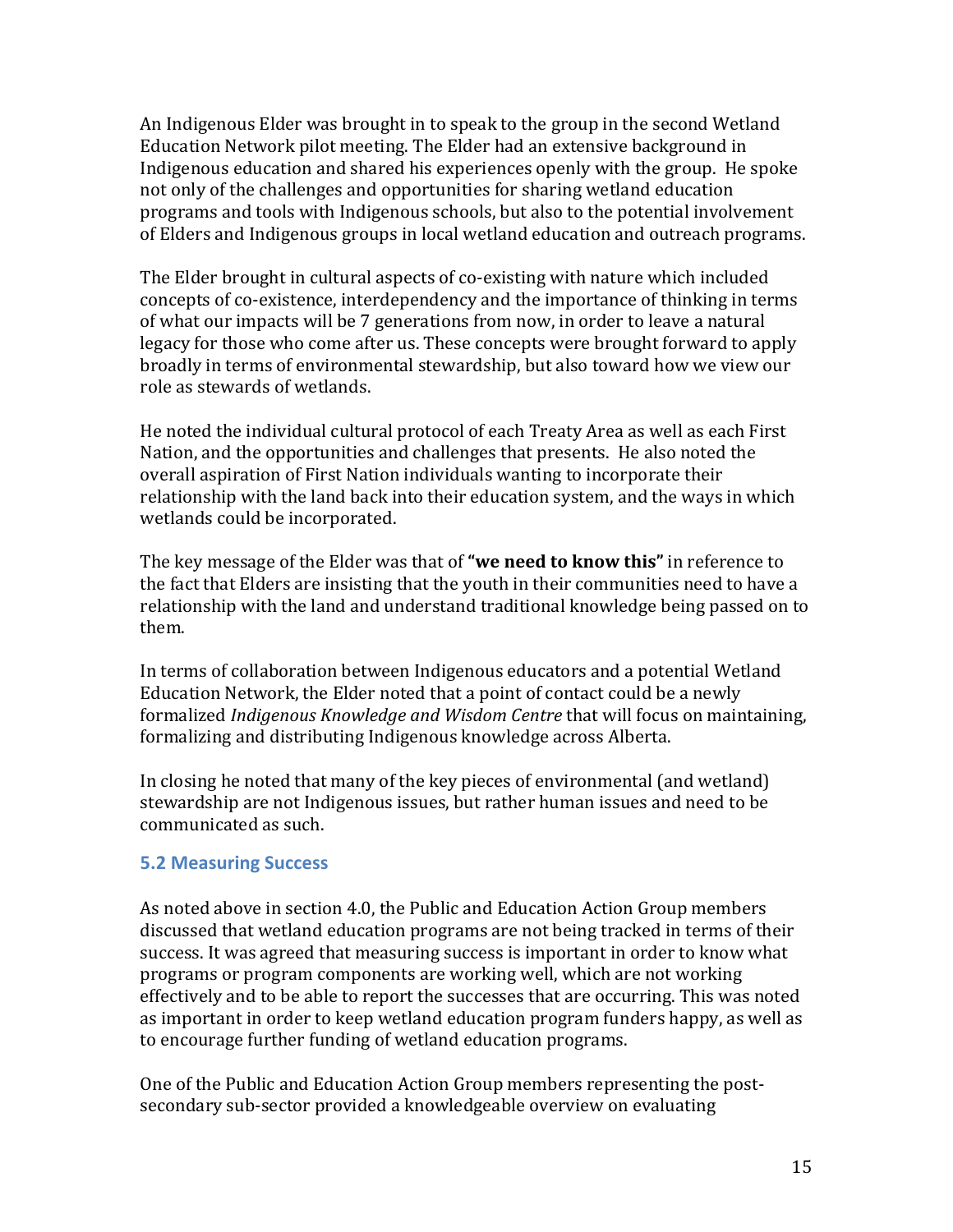educational programs. She described the evaluation of wetland education programs as a means of increasing accountability and a way to allow educators to become clear on how they can communicate the intended activities and outcomes of their programs. 

The wetland education program evaluation overview was provided in detail to the Public and Education Action Group members and included:

Examples of changes that wetland educators may want to see as a result of their program:

- Increased awareness:
- Participant curiosity; and
- A shift in attitudes (formed by factors such as experience, social factors, learning, experience, observation, beliefs, knowledge, skills etc.).

The methodology behind designing a study to evaluate the change a wetland education program could produce was also presented. The different types of evaluation were mentioned (formative and summative evaluation) and ways of performing these different types of evaluations were described.

Finally, the way of creating a study design was covered. The important take-away points that were described by the Public and Education Action Group member were that:

- Quantity and quality data that is collected using an evaluation study is an invaluable tool to aid in multiple reporting requirements to funders and key stakeholders;
- Ensuring that information is requested in the same format from all people involved using the same basic format is important in order to keep the process of tracking manageable;
- Is imperative to collect data early and often; and
- Using technology to the greatest extent possible is key to save paper and time.

Participants in the Public and Education Action Group considered the information provided in the presentation very useful, and it was noted that the group would have liked more time to pursue the topic in more detail.

# **6.0 Conclusion**

The Public and Education Action Group had a large number of current wetland education products and tools that were currently being delivered in their sector. There was agreement among group members that conversations sharing the current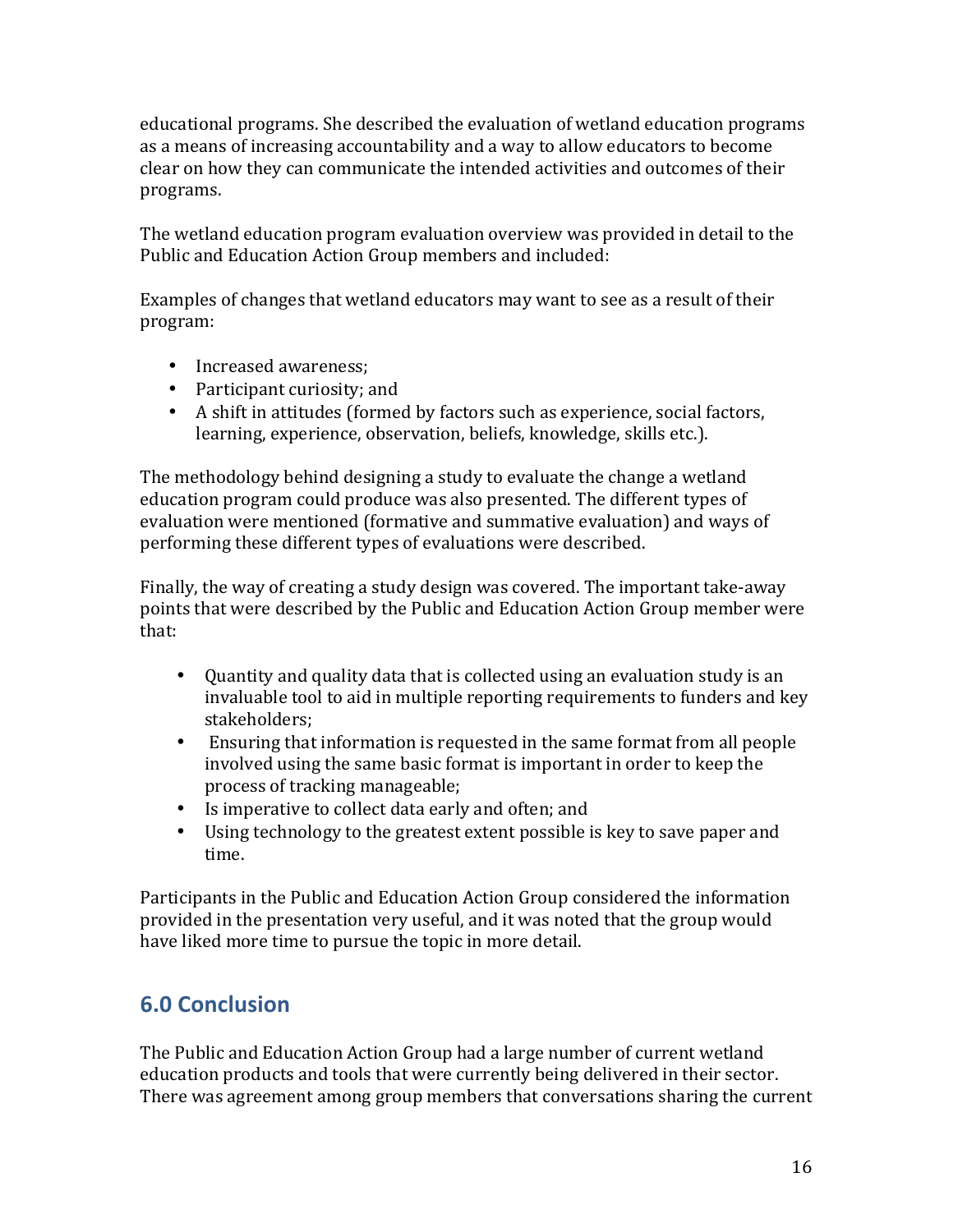wetland education content and delivery mechanisms were useful, as were discussing some of the overarching themes of interest. The Public and Education Action Group was composed of many different types of educators, and the diversity of the group made it hard to come up with key audiences, wetland programs, tools and delivery mechanisms as a whole. Therefore a decision was made to separate the conversation into sub-groups, and have the group contribute ideas to each subgroup.

In the case of the Wetland Education Network pilot meetings, the group was able to discuss strategy in terms of some key outcomes that each sub-group felt it was important to focus on, but also to have some broader discussions on topics of interest. The topics that were covered in the Wetland Education Network pilot were incorporating Indigenous aspects into wetland education materials and delivery methodologies, and evaluating wetland education programs. These topics were dealt with superficially due to time constraints, but represent some of the specialized learning that could take place in Wetland Education Network Action Groups once basic programs and delivery methods are established.

Overall, many wetland education ideas for various key audiences came from the two short meetings, and the Public and Education Action Group saw value in the potential to participate in a Wetland Education Network.

### **7.0 References**

NAWMP Wetland Education and Outreach Working Group. 2016. Draft Recommendations to Improve Wetlands Literacy in Alberta via a Wetland Education and Outreach Collaborative Framework.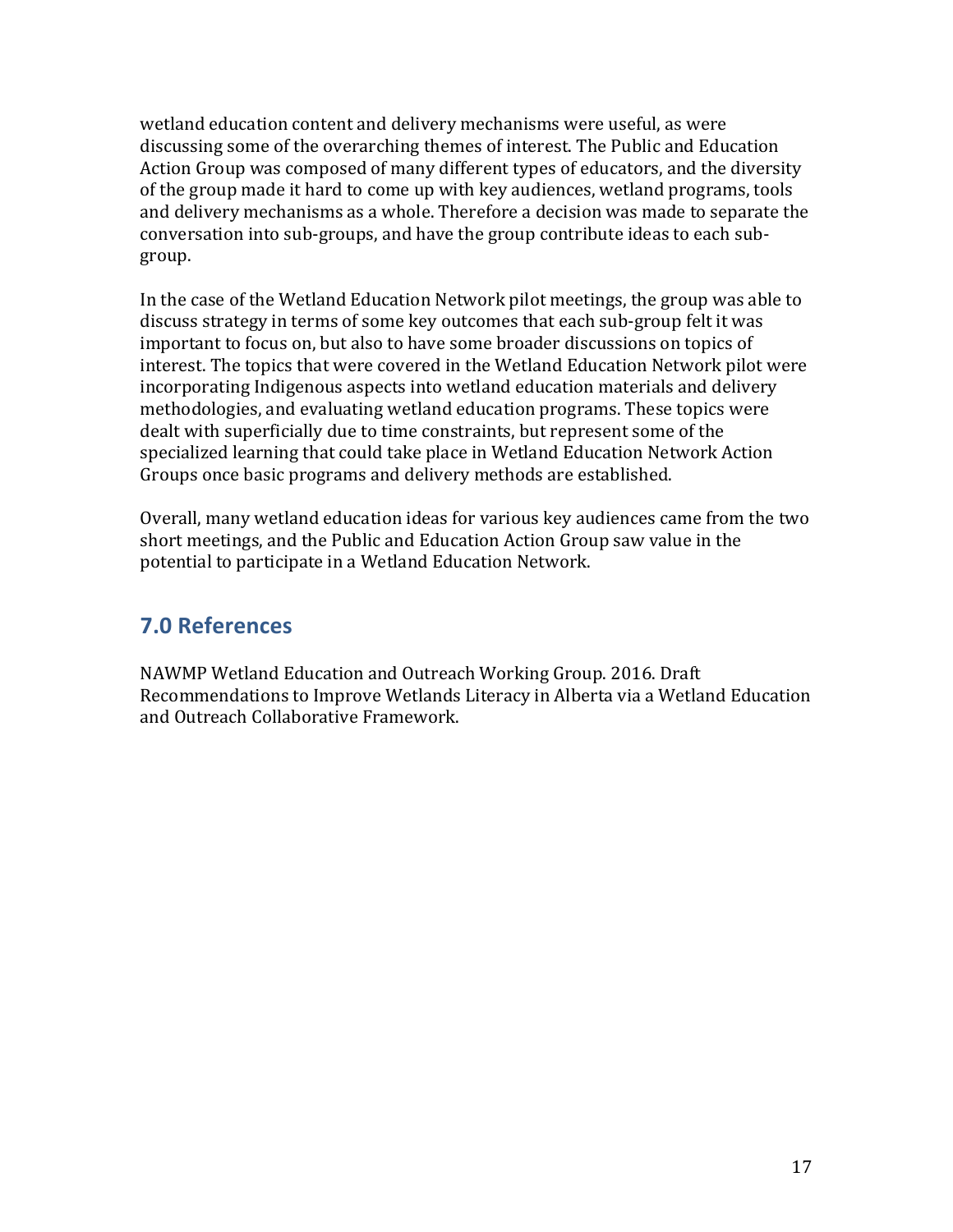# **Appendix A**

# **Wetland Education Network Pilot Meeting Agendas**

**Public and Education Action Group**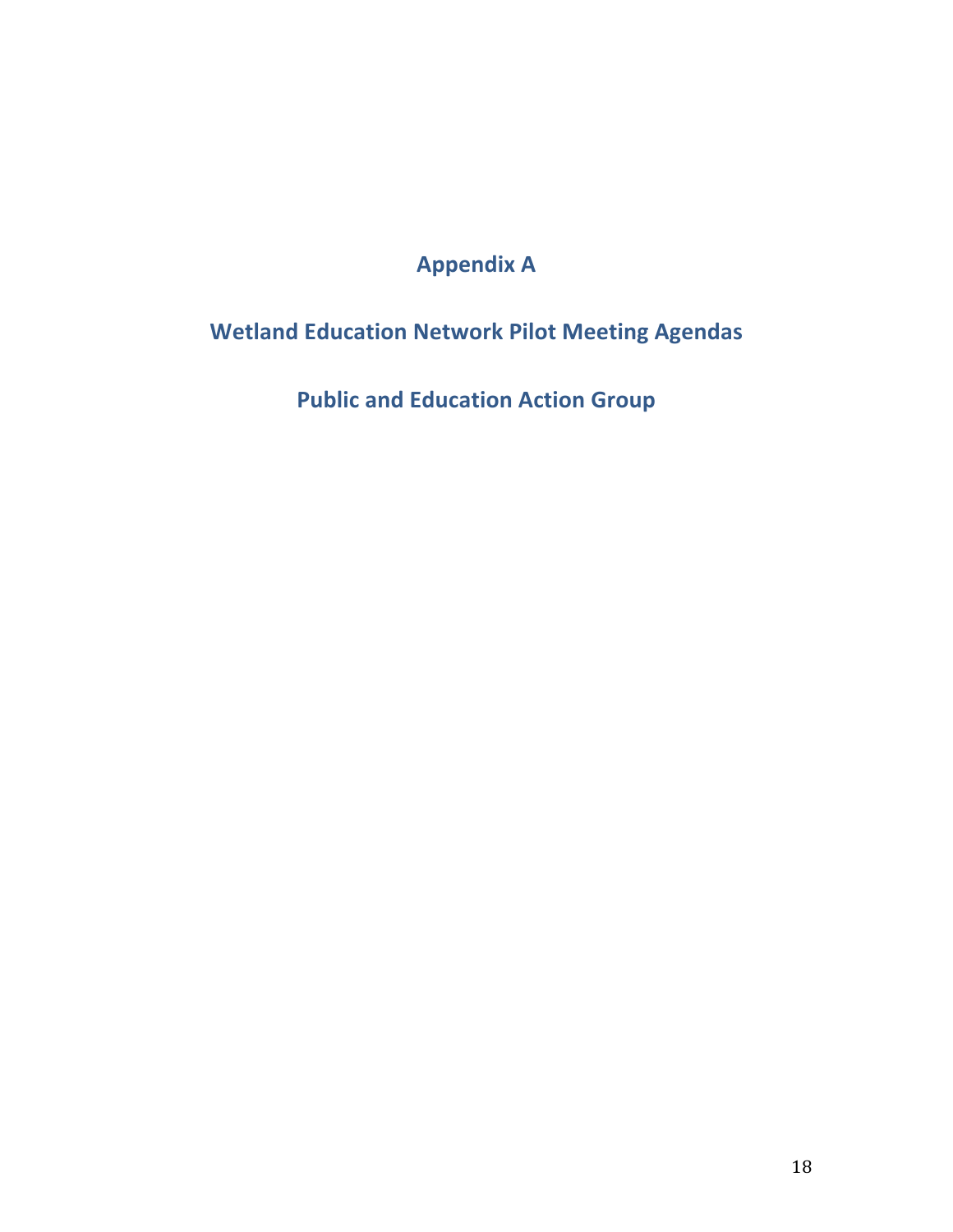

**Wetland Education Network – Public/Education Action Group Meeting #1 –** *Draft* **Agenda Friday November 25, 2016**

**Location:** Royal Executive Inn, 8450 Sparrow Drive Leduc, Alberta

**Time:** 9:00am – 12:00pm

#### **Meeting Purpose:**

- Introduce concept of Wetland Education Network and get to know team members on the Public and Education Action Group
- Gain clarity on the key audiences, products (tools/messaging) and engagement strategies required to develop effective wetland education and outreach materials in the public, k-12 and post-secondary focus areas

| <b>Time</b> | <b>Agenda Item</b>                                               | Lead  |
|-------------|------------------------------------------------------------------|-------|
| 9:00        | 1.0 Administration                                               |       |
|             | 1.1 Health and Safety                                            | Terra |
|             | 1.2 Welcome & Introductions                                      |       |
|             | 1.3 Review and Approve Agenda                                    |       |
| 9:30        | 2.0 Wetland Education Network                                    |       |
|             | 2.1 Explanation of the Wetland Education Network, history and    | Terra |
|             | path forward                                                     |       |
| 9:45        | 3.0 Wetland Education needs of industry audiences:               |       |
|             | 3.1 Establish key audiences and level of literacy (who?)         | Terra |
|             | 3.2 What would some key products or messages be (what?)          |       |
|             | 3.2 Best means to convey/connect (how?)                          | All   |
| 10:30       | <b>Break</b>                                                     |       |
| 10:45       | 4.0 Review currently available wetland education products:       |       |
|             | 4.1 Compile list of current wetland education products and tools | Terra |
|             | available in the public, k-12 and post secondary focus areas     |       |
|             | 4.2 Evaluate success of current wetland education products and   | All   |
|             | tools                                                            |       |
| 12:00       | 4.0 Wrap Up                                                      | Terra |